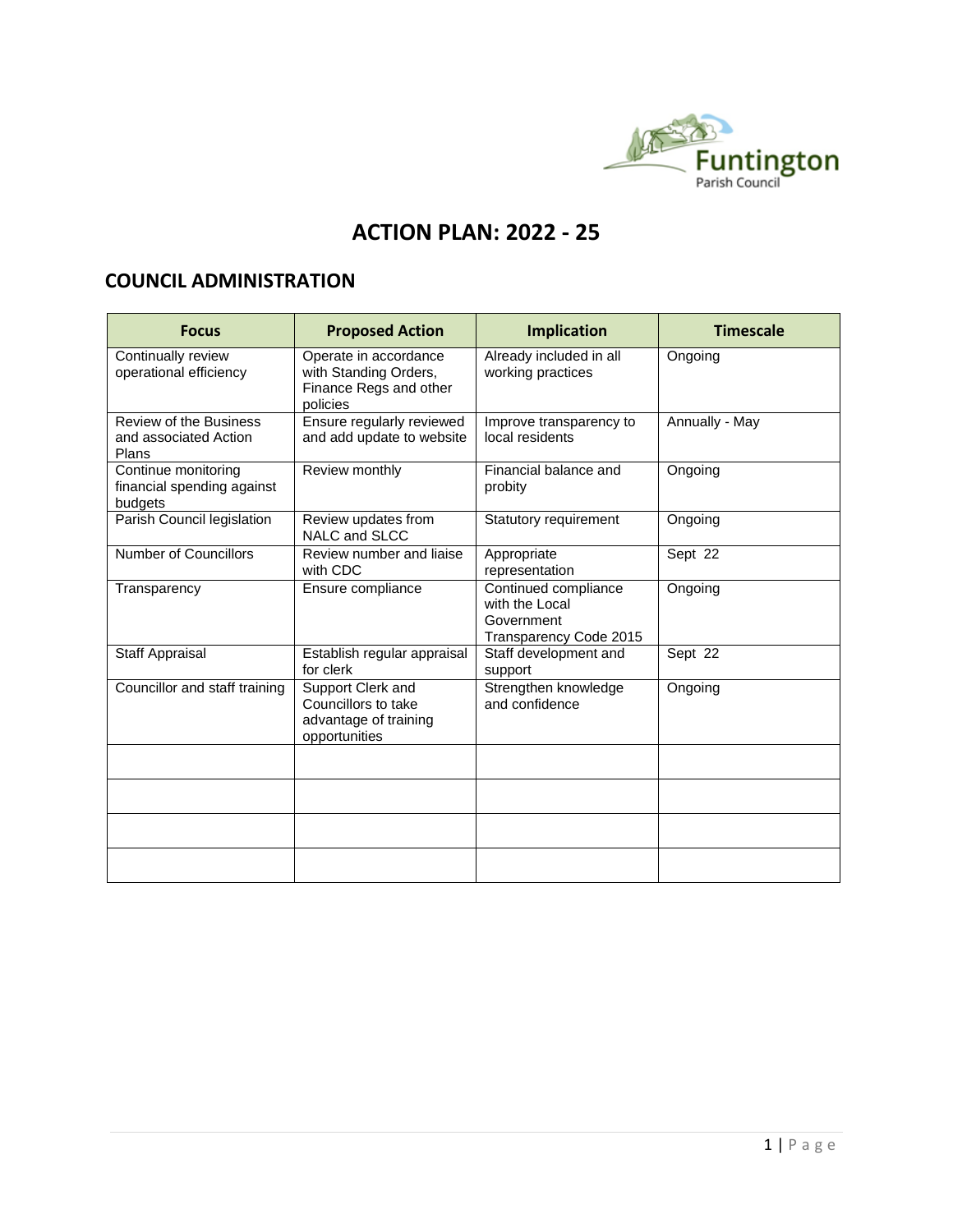## **THE LOCAL ENVIRONMENT**

| <b>Focus</b>                                       | <b>Proposed Action</b>                                                                   | <b>Implication</b>                                                                         | <b>Timescale</b>           |
|----------------------------------------------------|------------------------------------------------------------------------------------------|--------------------------------------------------------------------------------------------|----------------------------|
| Planning                                           | Planning Cttee to review all<br>applications and post<br>minutes on website              | Improve transparency /<br>residents are aware of<br>issues that may affect<br>their Parish | Monthly                    |
| Neighbourhood Plan                                 | Support any requirements<br>of NP Steering Group                                         | Successfully 'made' NP'                                                                    | Oct 23                     |
| Protecting the Parish                              | Continued liaison with<br>police and other relevant<br>external agencies                 | Safest environment as<br>possible                                                          | Ongoing                    |
| <b>White Gateways</b>                              | Investigate potential of<br>installing white gates                                       | Improvement in<br>appearance / support<br>speed reduction                                  | Sept 23                    |
| West Ashling Playground                            | • Investigate providers<br>• Survey Funtington<br>Primary School children<br>and parents | • Value for money<br>• Determine usage of<br>Playground, now and if<br>improved            | Oct 22                     |
| <b>Defibrillators</b>                              | • Continued monitoring of<br>defibrillator effectiveness<br>• Provide training           | Safety of residents                                                                        | • Ongoing<br>• Bi-Annually |
| Verges/ Wildflowers/trees                          | Publicise                                                                                | Improve appearance of<br>Parish                                                            | Ongoing                    |
| Highways                                           | • Ensure VAS/SIDs<br>working<br>• Membership of RAVEN                                    | Support speed reduction                                                                    | • Ongoing<br>• Quarterly   |
| Village Green (aka the Dell)                       | Ongoing maintenance                                                                      | Open green space for<br>residents                                                          | Ongoing                    |
| Telephone kiosk                                    | Ongoing maintenance<br>$\bullet$<br>Installation of flowers<br>$\bullet$                 | Improve appearance of<br>Parish                                                            | Ongoing<br>Annually -June  |
| West Ashling & Funtington<br>District Village Hall | Membership of Committee                                                                  | Appropriate liaison<br>between Village Hall and<br>Council                                 | Ongoing                    |
| West Stoke Village Hall                            | Membership of Committee                                                                  | Appropriate liaison<br>between Village Hall and<br>Council                                 | Ongoing                    |
|                                                    |                                                                                          |                                                                                            |                            |